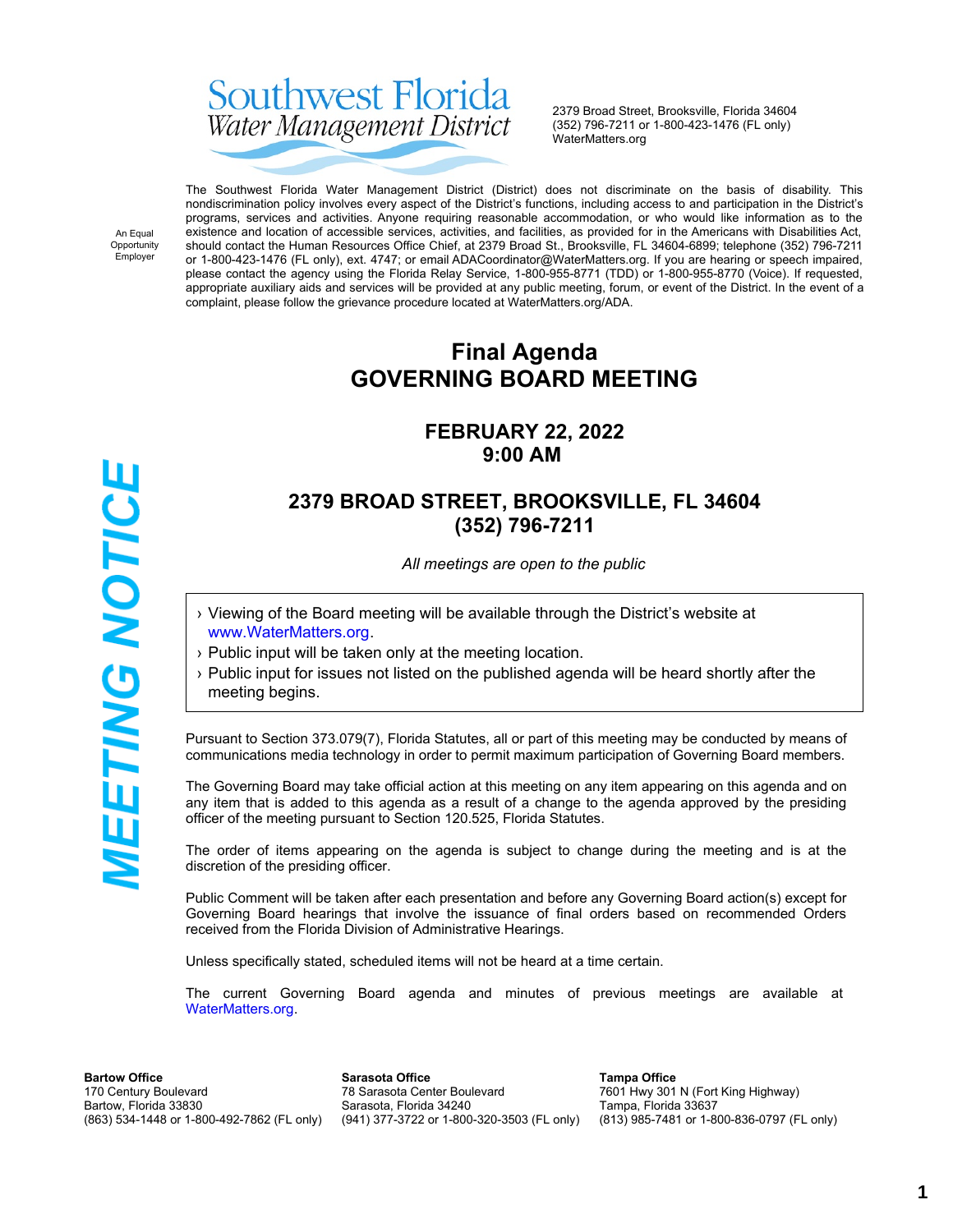#### **1. CONVENE PUBLIC MEETING**

- 1.1 Call to Order
- 1.2 Invocation and Pledge of Allegiance
- 1.3 Employee Recognition
- 1.4 Additions/Deletions to Agenda
- 1.5 Public Input for Issues Not Listed on the Published Agenda

#### **2. CONSENT AGENDA**

- 2.1 **Finance/Outreach and Planning Committee:** Consolidated Annual Report
- 2.2 **Resource Management Committee:** FARMS Farm Road Port Charlotte FL, LLC (H801), Charlotte County
- 2.3 **Resource Management Committee:** FARMS Berry Patch Ridge, LLC (H802), Polk County
- 2.4 **Operations, Lands and Resource Monitoring Committee:** Rainbow Springs State Park Unit Management Plan - SWF Parcel No. 19-593-108X
- 2.5 **Operations, Lands and Resource Monitoring Committee:** Weeki Wachee Springs State Park Unit Management Plan SWF Parcel No. 15-773-211X
- 2.6 **General Counsel's Report:** Approval of Settlement Agreement between SWFWMD and Seagrass Resort, LLC - Unauthorized Construction Activities - CT No.'s 370860 and 395970 - Citrus County
- 2.7 **Executive Director's Report:** Approve Governing Board Minutes January 25, 2022

#### **3. FINANCE/OUTREACH AND PLANNING COMMITTEE**

- 3.1 **Discussion:** Information Item: Consent Item(s) Moved to Discussion
- 3.2 **Submit & File:** Information Item: Budget Transfer Report

#### **4. RESOURCE MANAGEMENT COMMITTEE**

- 4.1 **Discussion:** Information Item: Consent Item(s) Moved to Discussion
- 4.2 **Discussion:** Action Item: Citrus County Old Homosassa East Septic to Sewer Third-Party Review (Q134)

#### **5. OPERATIONS, LANDS, AND RESOURCE MONITORING COMMITTEE**

- 5.1 **Discussion:** Information Item: Consent Item(s) Moved to Discussion
- 5.2 **Discussion:** Information Item: Hydrologic Conditions Report
- 5.3 **Discussion:** Action Item: Offer for Surplus Lands Annutteliga (AH-4), SWF Parcel No. 15-228- 2061S
- 5.4 **Discussion:** Action Item: Offer for Surplus Lands Annutteliga (AH-4), SWF Parcel No. 15-228- 2062S